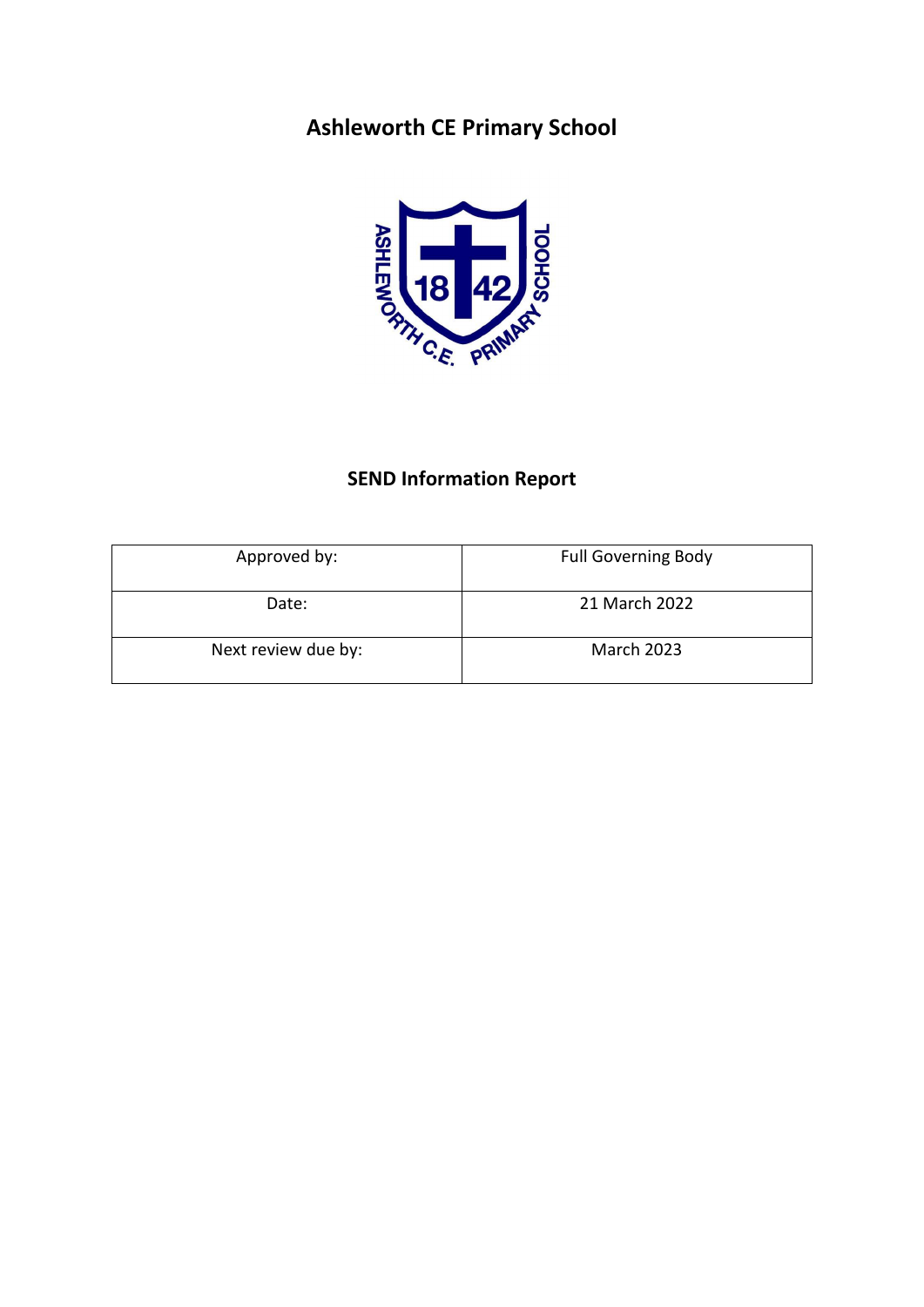# **Ashleworth C of E Primary School**

# **Local SEND Offer- Our approach to supporting children with Special Education and Needs or Disabilities. (SEND)**

At Ashleworth C of E Primary School, we endeavour to support all children to achieve their full potential. In order to achieve this aim, we implement a variety of actions to support the children. Instrumental to this is a commitment to Quality First teaching which is vital for all children; however, we recognise that for some children this is not enough and that, on occasions, further support may be needed to ensure their learning needs are met.

There have been recent changes in the approach to supporting children with Special Educational Needs or Disabilities. (SEND) We would like to explain how at Ashleworth C of E Primary School we aim to support children with SEND. Please contact our Headteacher: Mrs Michelle Kelly or the Special Needs Co-ordinator (SENDCo) Miss Richelle Daniels if you have any queries or would like anything explained further.

We support children across the four areas of SEND need:

- Communication and Interaction
- Physical and Sensory
- Social, Emotional and Mental Health
- Cognition and learning.

# **How does school know/identify that children have special educational needs (SEN)?**

If a child has identified needs when they join our schools, staff will work closely with parents and professionals involved. Concerns can be shared, along with any prior information about the child. In addition, school will liaise with preschool or previous educational settings to ensure that the child's needs are met. Children's progress is consistently assessed and tracked by the teaching staff and monitored by the subject leaders and Headteacher. Class teachers will raise any concerns they may have about a child and this will be discussed with the Special Needs Co-ordinator. (SENDCo). From there, appropriate assessments will be carried out, if necessary, and we can begin to put in place support.

# **What are the first steps our school will take if special educational needs are identified?**

The class teacher will meet with the SENDCo /Head and other staff who work with the child. We will arrange to meet with the parents if this has not already been done. When special needs are identified we will look to put in place support strategies. If appropriate we will involve external agencies to work with the child or offer advice to the staff.

# **What should parents/carers do if they think their child has SEN? How can they raise concerns?**

At Ashleworth C of E Primary School, we have an open door policy and encourage parents to raise any issues immediately. Please speak to your child's teacher and we can plan the next course of action from there.

# **How will our school include parents and children in planning support?**

We want parents and the child to be fully involved in the planning of support. We will always work with the children and they will discuss and review their targets regularly. Pupil voice about issues that involve them is an important approach to meeting a child's needs. The Class teacher or SENDCo will regularly meet with parents to discuss support and to review any plans that are in place.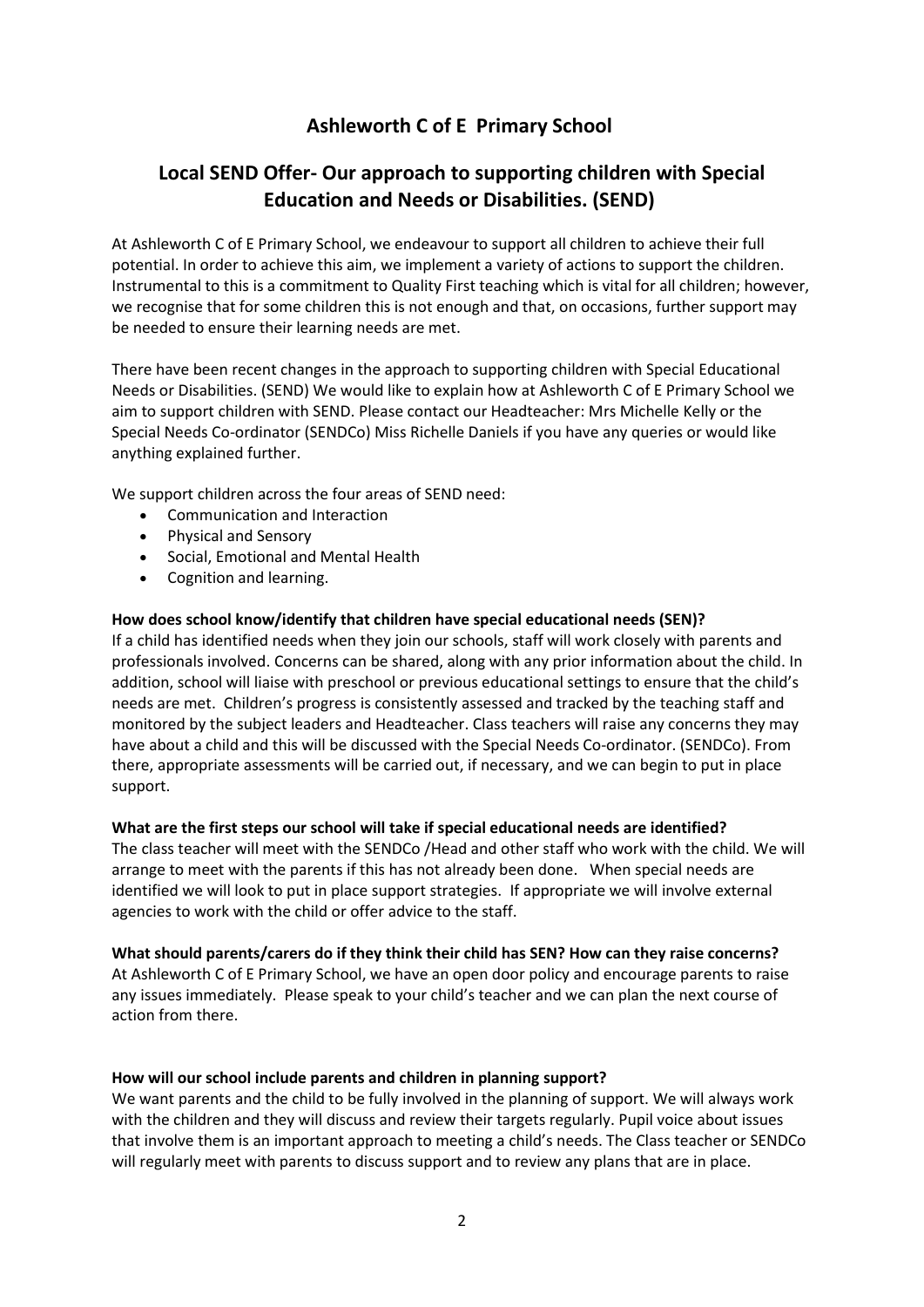# **How will our school teach and support children with SEN?**

All children with SEND are valued, respected and equal members of the school. As such, provision for pupils with SEND is a matter for the school as a whole. All teachers are teachers of pupils with SEND. The governing body, Headteacher, SENDCo and all other members of staff have important responsibilities to ensure access to the Curriculum. All pupils have the entitlement to a broad, balanced and relevant curriculum. All pupils with SEND are taught for all/most of the week with their peers in mainstream classes by class teachers and study the curriculum at the appropriate level for their ability. Pupils may sometimes be taught by a TA on an individual or small group basis. With advice from and the support of the SENDCo, teachers match the learning to the needs and abilities of the pupils. They use a range of strategies to develop the pupils' knowledge, understanding and skills. Where appropriate, materials are modified or support is provided to enable pupils with SEND to access the learning or the assessment processes

#### **Access to the Wider Curriculum**

In addition to the statutory National Curriculum, the school provides a wide range of additional activities. All pupils with SEND are actively encouraged and supported to join in and benefit from these activities. The participation of pupils with SEND in these activities is monitored carefully. Risk assessments are carried out and procedures put in place to enable all children to participate.

#### **How accessible is the school environment?**

We are happy to discuss individual access arrangements.

**What are Gloucestershire schools expected to provide from their allocated SEND budget?**

Please visit SENCOSPOT for further details. Search for SENCOSPOT and follow the link to the Gloucestershire Guidance Booklet.

We follow the Graduated Pathway, which features three tiers of increasing support:

**My Plan** If children are not making expected progress through quality first teaching and Wave 2 interventions have not been effective, a My Plan may be put in place. This will give the child specific targets to work on, within a 6 week timeframe. It will outline any additional support and resources that will be put in place to support that child in achieving the desired outcome. My Plans are reviewed regularly by the teacher and the SENDCo.

**My Plan +** After 2 reviewed My Plans, the child is still not making the desired progress against their targets, it may be necessary to put a My Plan+ in place. This will be reviewed three times a year in a Team Around the Child (TAC) meeting. This is where outside agencies, along with the parents, class teacher and SENDCo, meet to discuss the child's progress and what support and intervention will support the child further.

**EHCP** If the child's additional needs are more complex and require specialist intervention and support, the SENDCo, in consultation with parents and other relevant agencies, will apply for an Education, Health and Care Plan (EHCP), from the local authority. This will ensure that funding and resources will be allocated to support the school in providing an appropriate and effective provision, to meet the child's needs. This funding and provision will be reviewed annually, at the Annual Review, in consultation with all agencies involved, the child, the parents, the class teacher and the SENDCo. This will be assessed by the local authority, using the Resources Allocation System (RAS). A copy of this can be found on the Glos Families Directory website.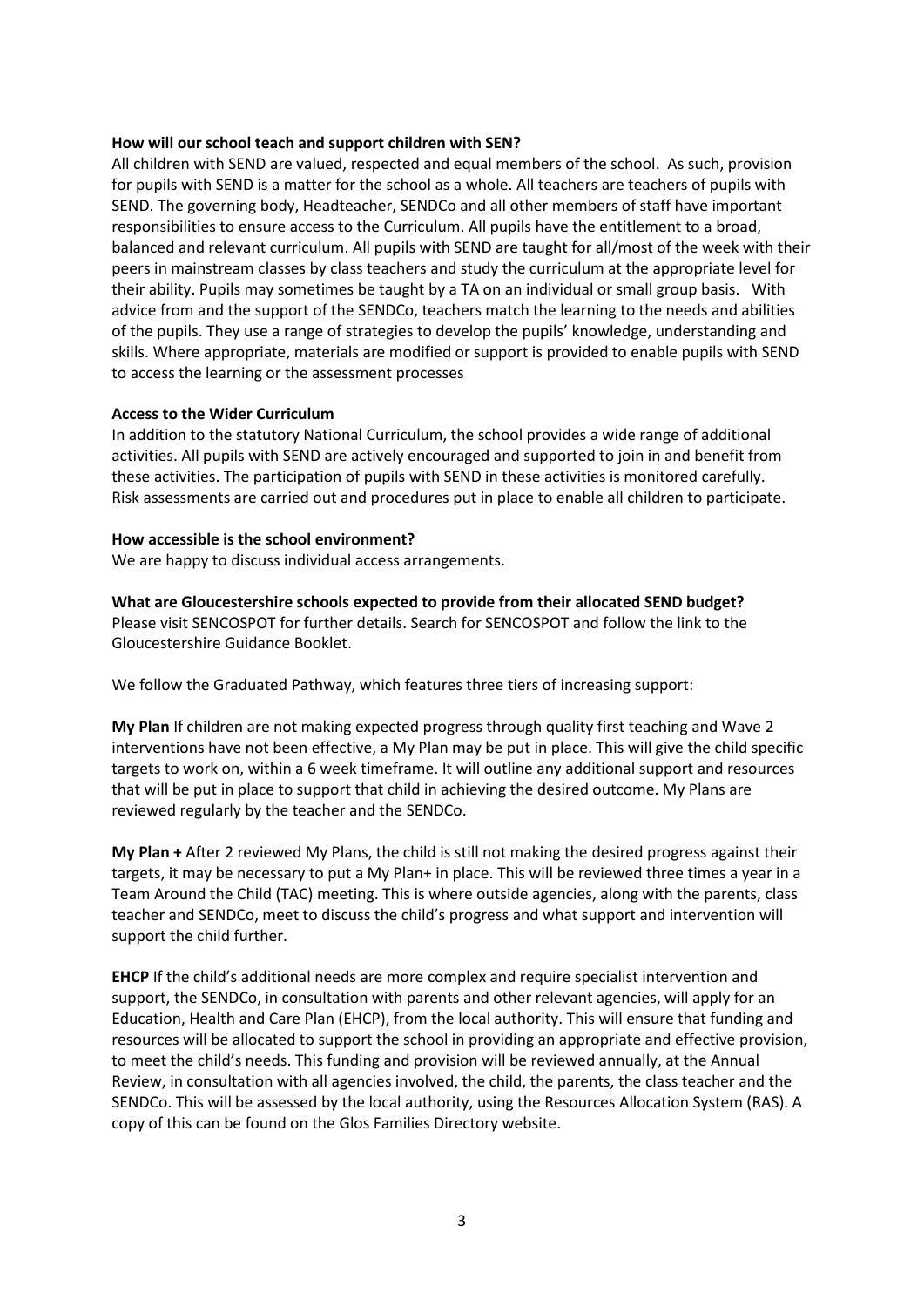Before completing all three levels of support, the child will complete a My Profile, gathering their thoughts and feelings on school, home, the things that help them and the things that do not.

# **What provision will my child receive? How will the progress be monitored?**

The SENDCo will work closely with the class teacher to plan and oversee appropriate provision for your child. The provision plan will be shared with parents. Support may be planned within the classroom and provided by the class teacher or teaching assistant. Sometimes small group or individual interventions will be put in place, these groups will usually be led by a teaching assistant. The SENDCo will ensure that the information about a child's SEN (Statement of educational needs) or EHC (Education health Care Plan) is shared and understood by teachers and all relevant staff who come into contact with that child. The Headteacher carries out regular tracking of all pupils' progress. Formal and informal assessment is ongoing in the classroom. Any interventions are carefully monitored to ensure that they are appropriate to the child and that progress is being made. SEN provision is formally reviewed three times a year, when the SENDCo meets with class teachers and teaching assistants. However provision and progress is continually monitored. Parents evenings are held twice a year and well as informal class drop in sessions. For children with a SEN or EHC plan formal reviews are held yearly with the child, parents, school and all other appropriate agencies.

# **Who oversees the SEND provision at Ashleworth C of E School and what is the role of the SEN Governors?**

The Headteacher is responsible for the overall management of the school's SEND provision. The SENDCo and Head work in close consultation with the SEND Governor in the development and monitoring of the SEND policy. The governors work in cooperation with the SENDCo and Head to determine and implement the policy, establish the approach to the school's provision for children with SEND and to report to parents. The SEND governor monitors the school's work on behalf of the children with SEND.

# **Staff expertise**:

As a small school, our training is primarily needs lead. The SENDCo at Ashleworth C of E School holds the NASENCO award and attends regular training and cluster meetings to ensure that the school is kept up to date with current SEND issues and provision. Our Teaching Assistants are very skilled in supporting individuals and small focused groups. All staff receive regular training and updates related to SEND.

# **What support/interventions programmes does the school run for children with SEND? Activities used to support children with autism:**

Visual timetable

Social stories and small social group work

Task cards to break down instructions into clear sequenced steps to develop independence Resources to support sensory development

We have support from the advisory teaching services, communication and interaction team, Speech and language Therapists. They work with the child, parents and staff to offer individual advice. All our staff have up to date autism training.

# **Provision for children with Moderate Learning Difficulties:**

Classroom TA support is provided.

Additional support includes:

Materials to support literacy and numeracy. These are dependent on individual needs.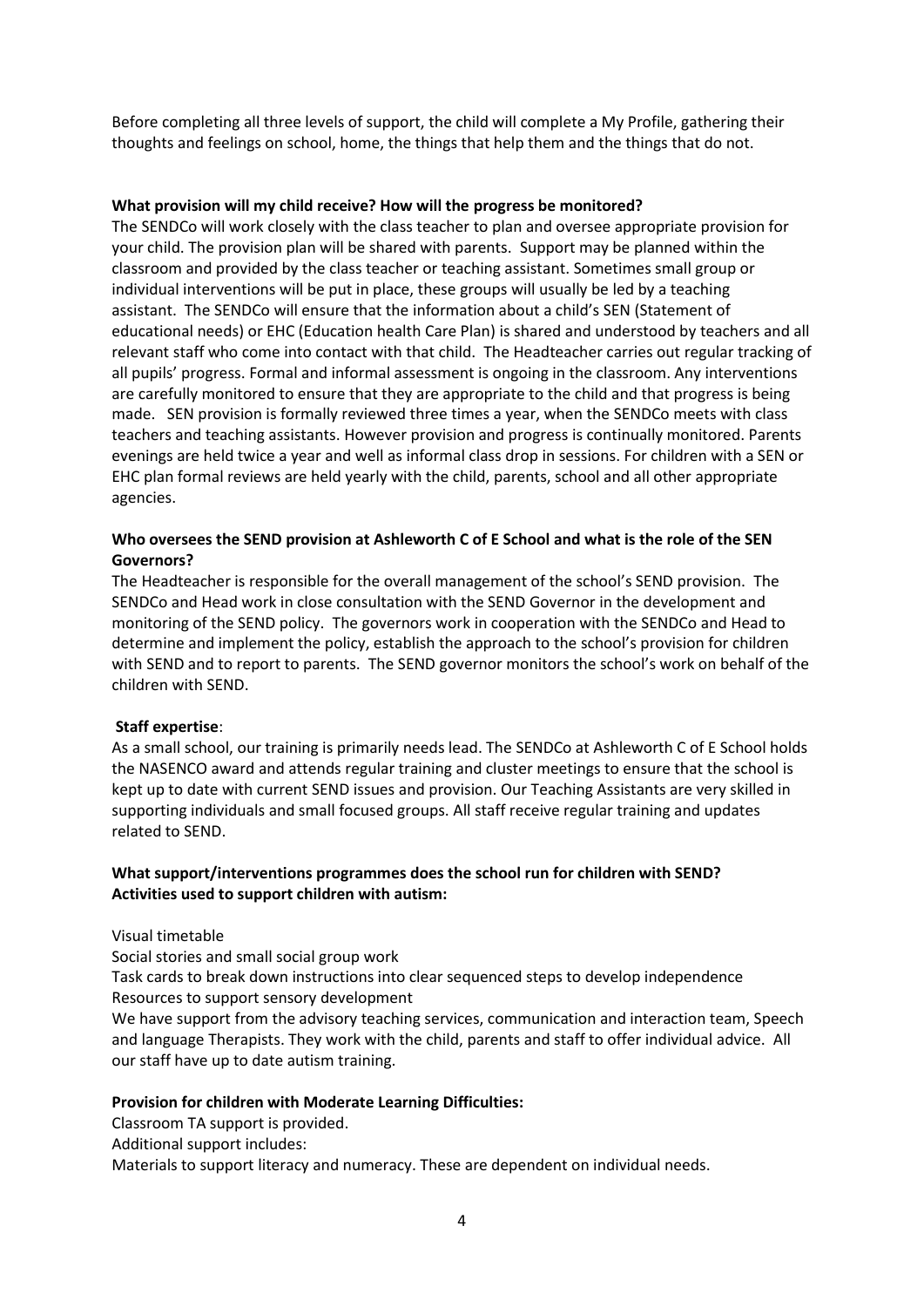Literacy and Numeracy booster groups One to One support for specific difficulties Motor skills support- e.g. letter formation support Numicon resources to support numeracy Materials and activities to develop memory skills Gross Motor Skills using the Fizzy Programme

# **Provision for children with Speech, Language and Communication Needs**:

Materials include:

Speech and language materials. We would work with a child's speech therapist and use materials they provide to support individuals.

Language for thinking- a programme to support comprehension skills and understanding of vocabulary.

Word banks and other vocabulary support

Word finding activities and prompt mats

Visual timetables and other aids to support the development of social language

# **Emotional and Behaviour support**:

We work closely with all staff and parents to ensure a consistent approach to any behavioural issues. We put in place behavioural support methods dependant on the child's individual needs. We are also able to call in support from the local authority behavioural support team or other behavioural specialists/ teachers from special schools. We have resources in school to support children with emotional difficulties and again can involve appropriate external agencies.

# **Which other services do we use to provide for and support our pupils/students?**

We ask for the expert advice from other specific health services, organisations and specialist teachers. This will be carefully discussed and explained with the parents/carers beforehand so that they fully understand the nature of the support and feel that it is appropriate for their child.

# **How do we arrange and support a transfer to another school/educational establishment?**

We recognise that transitions can be difficult for a child with SEND and take steps to ensure that any transition is a smooth as possible. If your child is moving to another school, we will contact the school SENDCO and ensure he/she knows about any special arrangements or support that need to be put in place for your child. We will make sure that all records about your child are passed on as soon as possible.

When moving classes in school, information will be passed on to the new class teacher in advance and a planning meeting will take place with the new teacher. The SENDCo will also attend these meetings. All My Plan etc information will be shared with the new teacher. Transitions from Preschool to Reception is carefully managed. In year 6, the SENDCo and class teacher will attend transition meetings with the secondary school. Your child will be involved in focused learning about aspects of transition to support their understanding of the changes ahead. All children will attend secondary transfer days and when appropriate your child will visit their new school on several occasions. Staff from the new school will visit your child in this school.

# **What special arrangements are made during formal assessments?**

Where appropriate the SENDCo will work with the class teacher to ensure that barriers to assessment are reduced. In the case of KS2 SATs, school can apply for various arrangements to be put in place to ensure that the every child has a fair chance of accessing the tests. We have a Teaching Assistant who is highly experienced and skilled with supporting children in preparation for and throughout KS2 SATs.